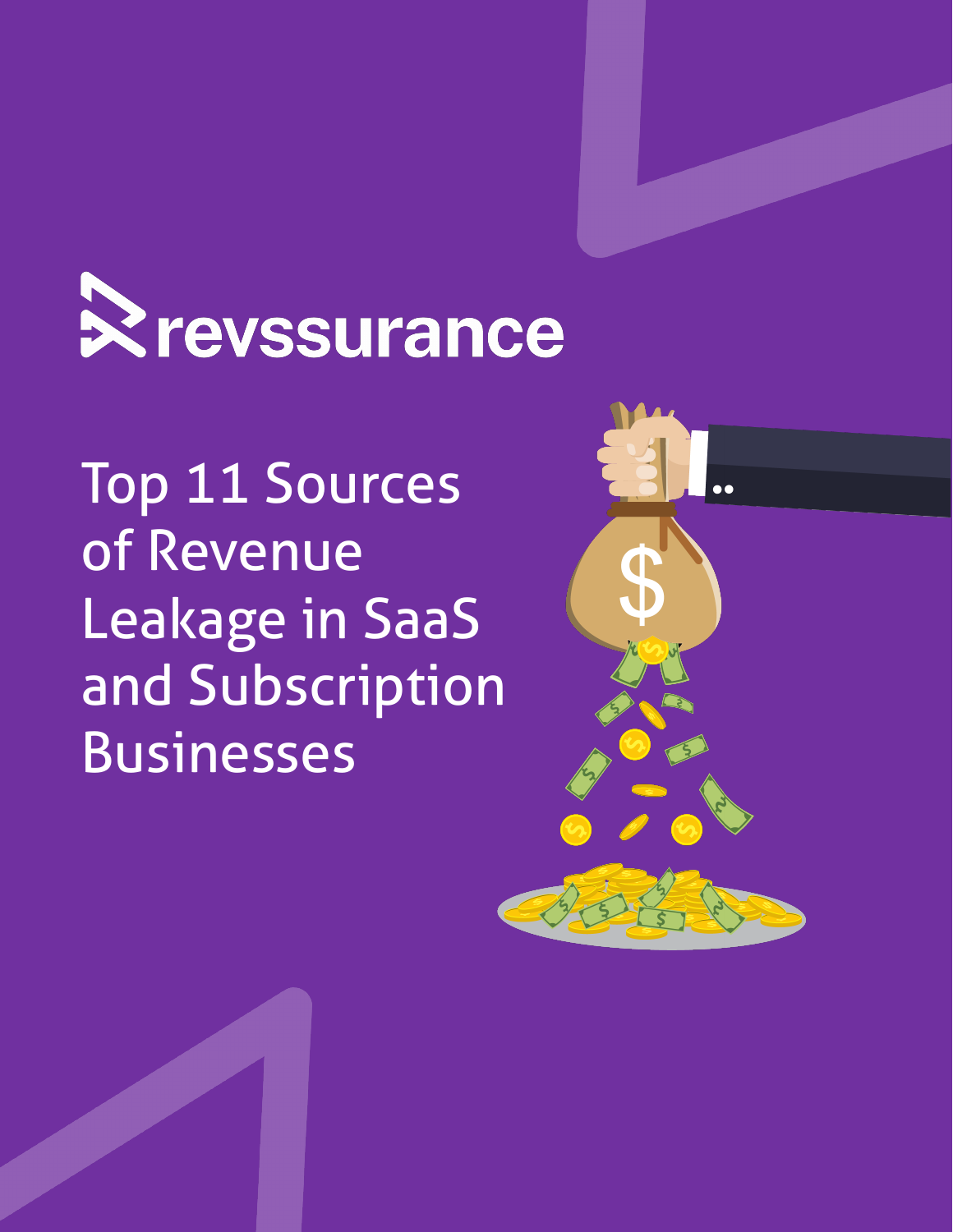

The new four letter word that organizations hate is "Leak." No organization wants to see hard-earned money—or the money on the table—leaking. It seems that companies, based on their size, are losing anywhere between 4% to 58% of their revenues due to inadequate leakage controls.

One thing that is disheartening to see is that most of the companies are not even able to articulate the percentage of their revenue leakage. This point of view aims to highlight the top 11 sources of revenue leakage in SaaS companies and help them plug whatever is in their control.

The authors of this article are experts in revenue assurance and the subscription industry. The team has created a beta-stage Revenue Assurance solution (named Revssurance) to reveal leaking areas and provide 100% visibility into a company's revenue leakage. The Revenue Assurance practice includes organizational consulting to ensure that the revenue leakage is proactively addressed as part of the design.

# Revenue assurance is not an afterthought

Before we get into the top 11 sources of revenue leakage, first thing's first:

Revenue leakage is not and can never be an afterthought. Plugging revenue leakage areas once a product is launched is a bad strategy. A proper plan is to be aware of potential revenue leakage areas beforehand, and then build those controls into the product design. We want to state this upfront so that you can look at this article from two different viewpoints – 1) How do I plug my current leakage areas? 2) How can I ensure that the new ones are handled better?

With that, we can jump into some common sources of revenue leakage.

#### **#1: Entitlements and billing reconciliation**

Self-service is a crucial attribute in the Subscription business, and customers tend to use this service very often to get the best benefits. Hence, organizations might find it challenging to accurately track service entitlements. This can result in either overcharging the customer and leading to a decline in customer experience or undercharging a customer and losing out on revenues.

E.g., Imagine your customer has signed up for a storage package of 2GB, and then later upgraded it to 3GB based on their usage. If you miss that minor adjustment in the system, you will be billing for 2GB, whereas the customer is using 3GB while still enjoying at the 2GB pricing.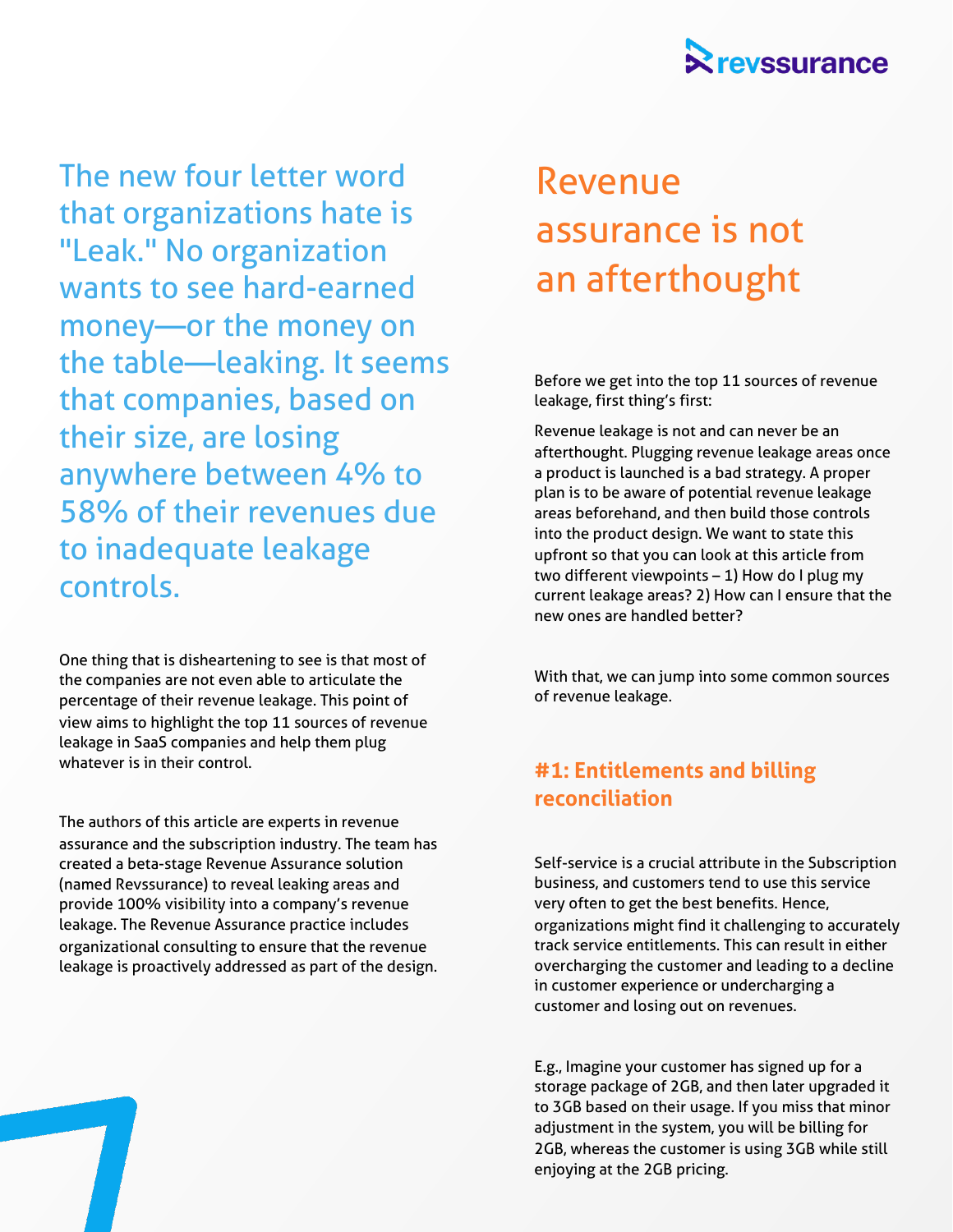## **Revssurance**

#### **#2: Renewal management**

Automatic Contract Renewal depends on several factors, such as the correct configuration of the system, customer configuration, status of the customer in terms of payment default and due, and so on. Renewal is an essential input for ARR and MRR computation. However, missing contract renewals is a considerable source of revenue leakage. At the same time, renewing contracts where the customer has defaulted payments can also lead to leakage.

E.g., Assume that your customer has cancelled a subscription for your on-demand video service, but your provisioning system failed to record the transaction. The customer then may still be getting access to the videos, but you aren't earning any revenues.

#### #3: Upgrade and downgrade accuracy

The SaaS and Subscription companies are known for their eye-catching offers/discounts to woo customers. Add to this the chaos that customers can change the configuration between quote to cash or within a billing period—at any time. These discounts and offers are applicable based on the level of subscription and services consumed. However, once the customer downgrades the subscription, the discounts also cease to exist. If the system does not record these frequent changes, there is a possibility that the customers can benefit from the discounts even after downgrading their subscriptions.

E.g., Imagine that you are offering a 20% discount on 5 or more subscriptions. The customer signs up for six licenses, uses them for a few months, and then downgrades it to 3 licenses. The billing system did not record this change, and no discounts were removed. Right off the bat, you would start losing 20% of your revenues.

#### #4: Pricing variables including discounting based on period or commitment

Companies often provide unstructured discounts and credit to increase subscription sales or to satisfy an unhappy customer. Usually, these discounts/credits have an expiry date. These credits and rebates, resulting in customer attraction or service issue correction, should have a limit or eligibility condition. In some instances, these discounts are not automatically deactivated and lead to revenue leakage. This is just one type of discount, but your organization might be offering other kinds of discounts too, which ultimately need visibility as well.

E.g., Imagine you've offered a 30% discount on the month's billing, as the customer was unhappy with the availability of the on-demand video service. The discount was provided by the support executive to retain the customer. This record either remains unchanged in the billing or the customer support executive missed marking the expiry date and results in revenue leakage until noticed and fixed.

#### #5: Service obligations failure and revenue impact- ASC606

The transaction price is determined and allocated based on the performance obligation of the contract. Service obligation failure or non-monitoring of a trend of failure will have a direct impact on the revenue.

E.g., This is a situation where the clients pay when the service standards are met. Imagine that the service standard is 99% availability of the product, however, the product could only achieve 98%. Non-monitoring of these service levels will lead to disputes during billing, and eventually, revenue leakage.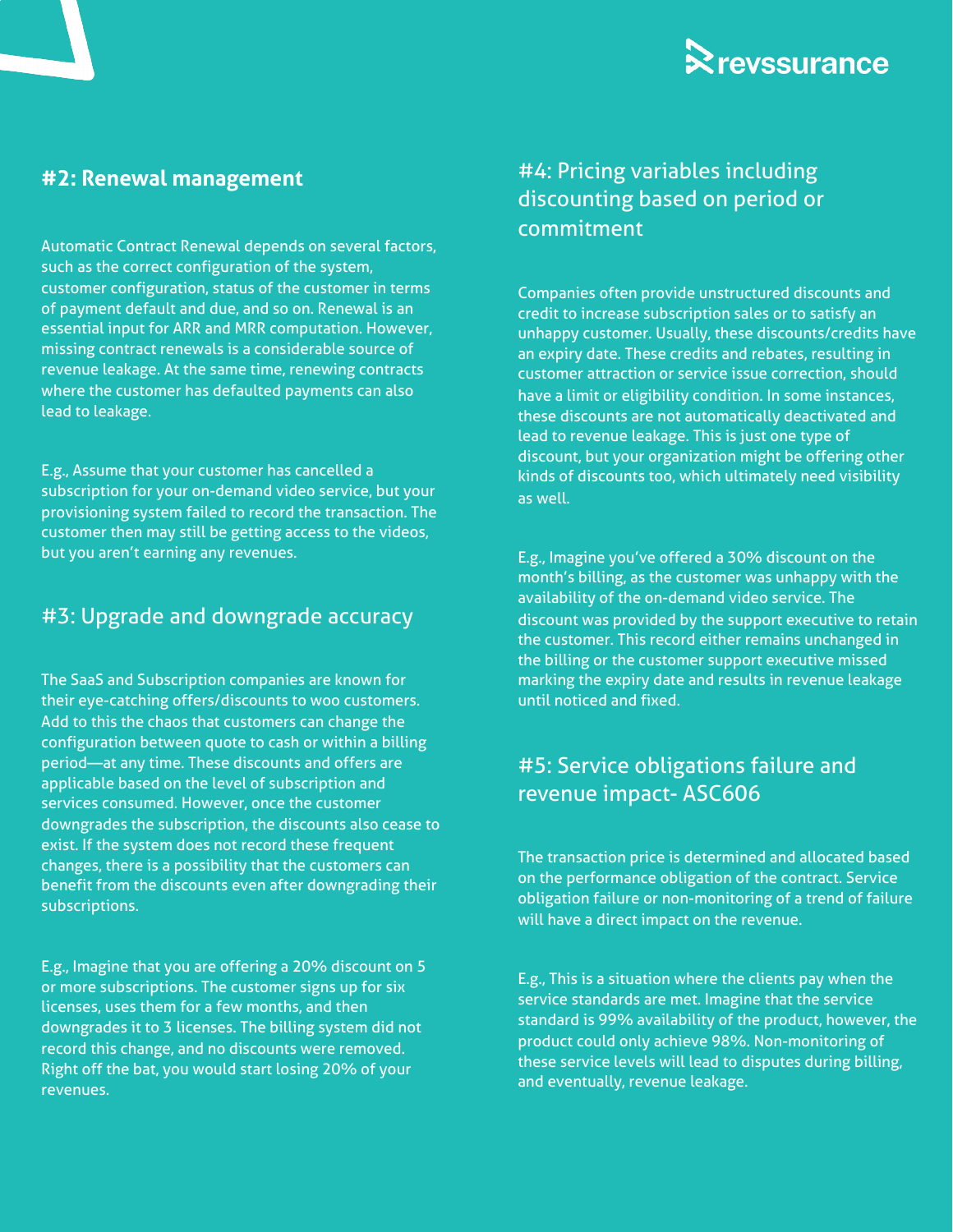

#### #6: Deferring revenue and cash flow hit

Individual customer records may have been provided with a preferential credit period or may not have been configured with payment due dates. The cash flows are hit when this keeps increasing. Also, the monthly recurring costs applied cannot be realized until and unless the service obligations are met. Lack of credit analysis and deferred revenue balance may lead to leakages.

E.g. Similar to a bank overdraft, you might offer specific credit terms to your clients. If the system is not configured properly, the client is never going to get the payment notification, nor are they going to pay on time.

#### #7: Unlimited or lifetime plans for existing users cost is more than revenue

The unlimited plans are great to attract new customers and retain the churn, but not always so for the companies. The unforeseen costs can eat into profitability and lead to revenue leakage, such that if you spend more money in managing the customer than the money you are receiving from the subscription, this is going to be a leakage for life.

E.g., This is simple and happens due to the overenthusiasm to get initial clients. Imagine you've offered an unlimited plan to a company with 20 employees assuming that the usage will not go beyond 40 to 50 employees. However, the client had a rapid growth spurt and now has 500 employees. The lack of foresight will lead to revenues that are worth 20 licenses for costs worth of 500 licenses.

#### #8: Failed Payment cost and involuntary churn

When the credit card transactions are declined (hard/soft), the payment gateways still levy a charge. Even worse is that it can result in involuntary churn. Handling the hard declines through the dunning process also includes a cost. Overall, lack of automated control to verify card status not only results in payment default and bad debt related leakages, but also costly overheads.

E.g., Imagine your customer has a card expiring next month, yet the system did not send an alert to the customer requesting update information. During the subsequent month, the transaction will be processed, but no payment will be made. Instead, the payment gateway charges you for a failed transaction.

#### #9: Free trials unprofitability and long periods

A free trial does not necessarily mean that a customer will be converted into a paid user. When the system is not configured to manage the patterns of usage, this can lead to the customer taking multiple trails month after month and not converting into a paid subscriber. Overlooked product configuration may also extend trial product over a valid period, whereby the customer can continue using services without paying for it.

E.g., Imagine you have a 3-month trial offer for your product. The customer promptly takes the offer and starts using the fully configured product. However, the team setting the instance left out the 3-month expiry. This means that the customer gets access to a fully-configured product and without expiry date — all at no cost.